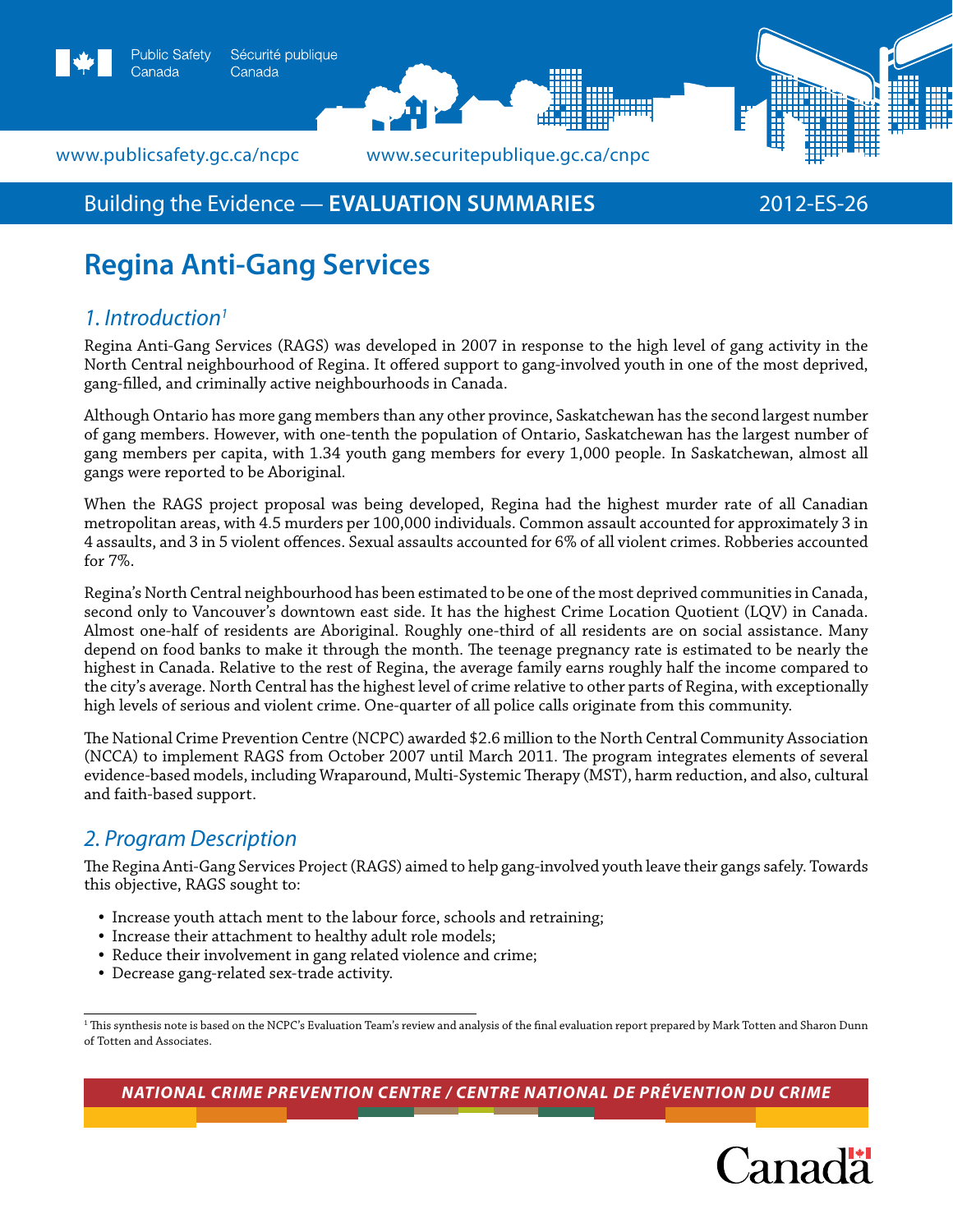Participants of RAGS took part in intensive daily services. Although these services were based on evidence-based models such as Wraparound and MST, staff adapted these models to better suit the needs of Aboriginal youth. Focusing on the social context in which gang-related behaviours develop while targeting individual change, interventions used the family as the primary area of work to build the youth's and family's strength. An intensive case management model was used to target problems that predict known risks and protective factors, both for individuals and groups. As a result, the intensity of programming was much higher than that of Wraparound and MST. For example, while MST averages 60 hours of programming over 16 weeks, RAGS averaged roughly 385 hours of programming over 77 weeks.

The program provided four core activities:

### **Life skills programming for young men**

Group training, education and skill-based learning on topics such as exiting gangs, violence, personal awareness, problem solving, healthy relationships, parenting and fathering, addictions, team building, empowerment, behaviour modifications, and literacy.

### **Circle keeper program for young women**

Gender-specific life skills and traditional cultural training for women who are in a gang, or connected to one, to support exit from the sex-trade and gangs through education.

### **Intensive gang exit counselling**

Individual, crisis, and family counselling sessions targeting specific goal areas, such as safe exit from gangs, parenting, self-esteem, life skills development and others.

### **Outreach to schools and institutions**

Engaging potential RAGS participants through schools, correctional centers, courts, and occasionally on the streets.

### **Program Participants**

The program engaged gang-involved youth (primarily Aboriginal) and young adults aged 16 to 30 years old (mean age 23.9 years) as well as their parents, their family or both. All participants demonstrated major risk factors, with 100% being current or former gang members or being females affiliated through their boyfriend. 82% of participants had serious drug and alcohol addictions. Overwhelmingly, they held strong social ties to gang life, with 88% having friends who were gang members and 90% having family who were gang members.

Moreover, the majority had been involved in very serious crimes, including murder, manslaughter, attempted murder, assault causing bodily harm, assault with weapons, robberies, home invasions, auto theft, drug tracking and prostitution-related offences.

In total, 99 clients (66 males and 33 females) participated in RAGS from January 2008 to March 2011. Within this group, 74 participants received intensive counseling and completed the surveys. On average, youth who completed the program (n = 51) spent 86.8 weeks in the program and participated in 306 therapeutic sessions, equalling 439.8 hours. Of the primary participants, 7 dropped out of the program.

### *3. Evaluation of the Program*

An independent process and impact evaluation was conducted to determine the effectiveness and efficiency of the RAGS program. A cost analysis was included.

The evaluation covered the period March 2008 to January 2011. A mixed approach was used, combining both quantitative and qualitative methods.

The quantitative methodology employed a non-randomized comparison group design, with treatment and comparison group members matched on key variables. The treatment group comprised 74 RAGS participants, while the comparison group had 29 gang-involved, Aboriginal high-risk youth and adult offenders. The comparison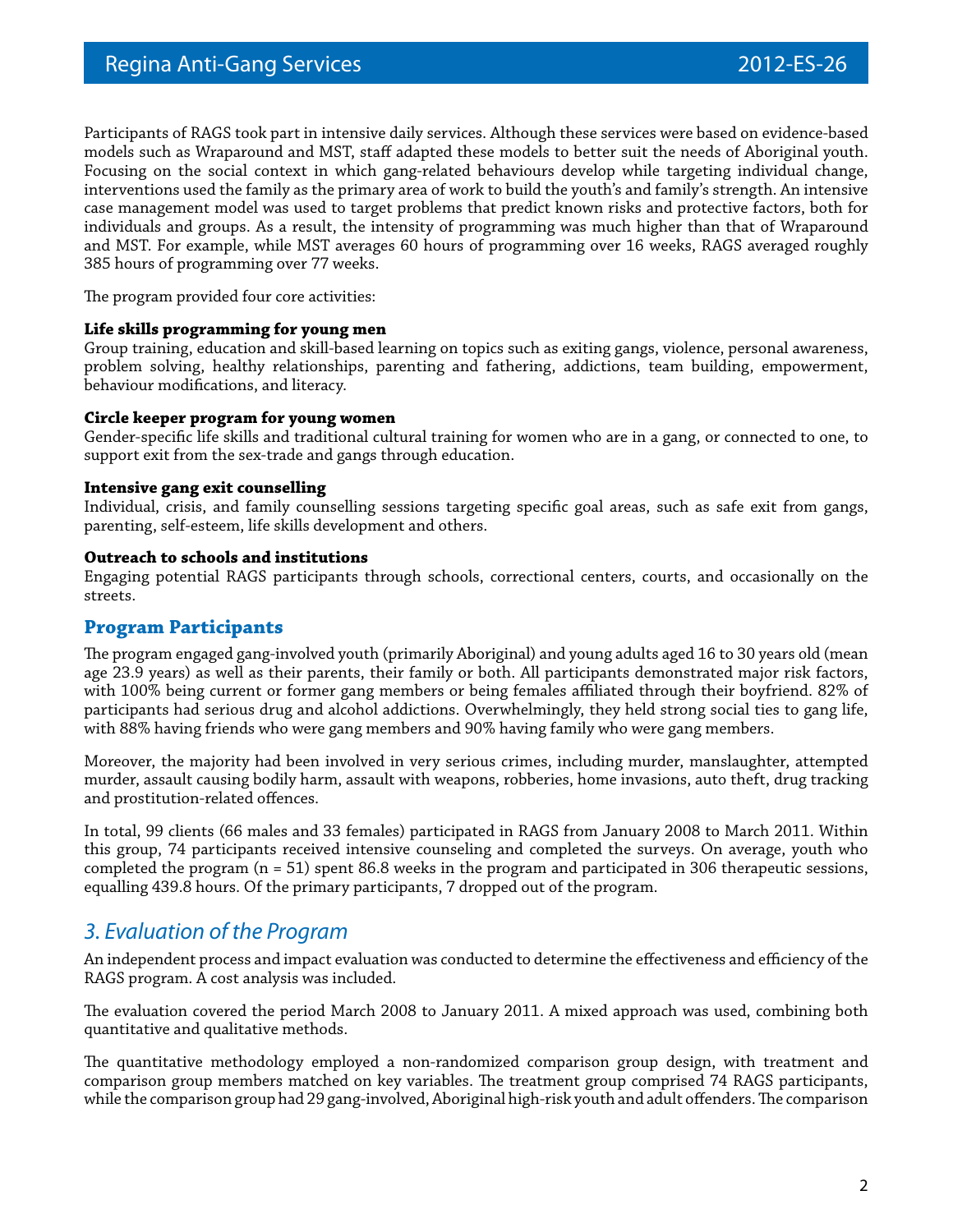group members were minimally involved in RAGS. They received five or fewer hours of contact per month, and only participated in recreational activities, but not in the counseling services.

The researchers used several instruments and data collection methods, including:

- Survey instruments measuring gang membership, substance use, risk and prevention, identity, beliefs/ attitudes about conflict, violence, guns and aggression;
- Focus groups with target youth, young adults, and elders;
- Program and client records synthesizing summaries of involvement and contact logs;
- Analyzing client plans including counseling plans and records of involvement;
- Observations by team members;
- Third party data from the Ministry of Corrections, Public Safety, and Policing, and the Regina Police Service.

Over 24 months, data was collected on five occasions, covering pre-, mid-term, post-, and follow-up measures. The follow-up measure was taken at 24 months, six months after participation in the program typically ended.

The evaluators employed two statistical methods to assess the program's impact. Matched pair *t*-tests and Independent Samples *t*-tests were used to determine whether significant changes occurred among youth in treatment, and whether differences between the groups (program participants and non-participants) were statistically significant at a particular point in time.

### *4. Evaluation Findings*

### **Outcome Findings**

A summary of key outcomes is presented in the table below.

### *Awareness and Beliefs*

### **Beliefs about conflict**

Results show a positive change (59% decrease) in beliefs about conflict in program participants six months into the program but this effect did not last. While no significant results were found at 12 and 18 months, trends show a 41% decline in beliefs about conflicts at 12 months and a 63% decline at 18 months. Results also show that the matched comparison group did not differ from program participants at baseline and at six months. While it would appear that the program did not change participants' conflict resolution beliefs, the low sample size at 18 months may explain results.

### *Attitudes*

### **General approval of aggression**

Only assessed at six months, program participants' results show a 57% significant decline in general approval of aggression.

### **Approval of retaliation**

Results at six months show a 71% significant decline in program participants' approval for retaliation.

### **Dislike of guns**

This measure assessed participants discomfort with guns. Results at 6 months show a 65% increase in dislike of guns.

### **Gender stereotyping**

This measure looked at participants' gender stereotyping attitudes. Results show a 67% increase in program participants' propensity towards gender stereotyping at six months. No significant improvements were made between the pre-test and the six-month measure.

Overall it appears there were some positive changes in attitudes. However, program effects cannot be ascertained as comparisons with the matched comparison group were not made.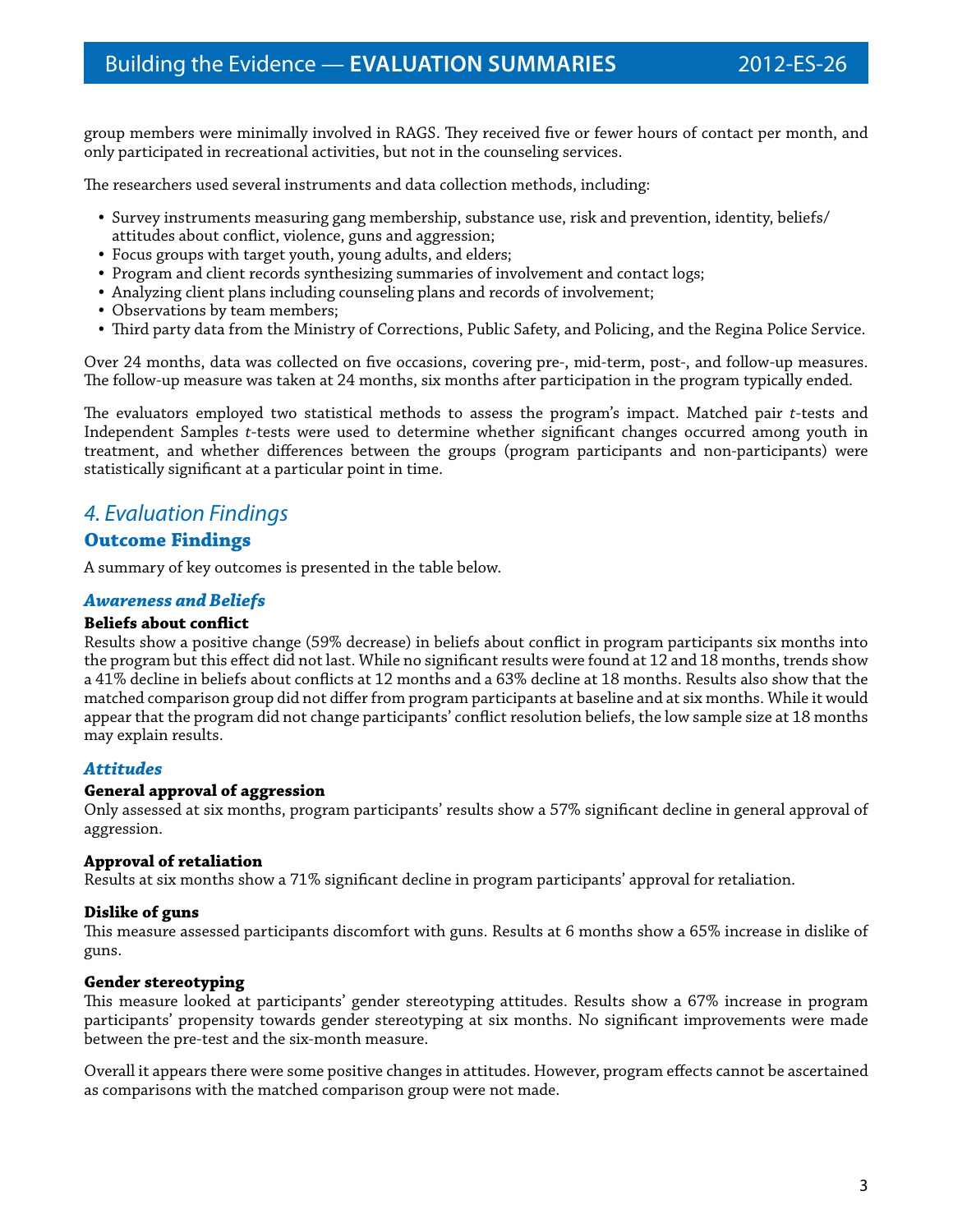### *Risk and Protective Factors*

#### **Risk index scores**

This composite index contained a number of risk factors, including gang affiliation, substance abuse, nonviolent crime, violent crime, adult role models, and gang involved peers. Nonetheless, both the within-group and comparison group statistics showed a significant decline in participants risk index scores over time.

### **Employment**

No significant changes in program participants' attachment to the labour force at 6, 12, or 18 months were found. Comparisons with the matched comparison group at baseline and six months show no differences between the two groups with respect to increased attachment to the labour force. However, relative to the comparison group (whose scores dropped over time), RAGS participants had achieved a greater level of attachment to the labour force.

#### **Substance use**

Substance use declined by between 61% and 68 % between time intervals. That is, more than twice as many youths in the program decrease their drug consumption as increased it. Only one of these measures shows a significant improvement at six months. Moreover, while the comparison group showed a higher level of substance use, no significant differences were found between the groups at 6 months. It would appear that the program did not influence participants' substance use, and the low reliability of the measure (Cronbach alpha of .60) used may explain the lack of significant results.

### **Depression**

Program participants' scores on the depression measure declined over time, but only the first measure, taken at six months, showed a significant decrease in depression. Control group participants showed higher levels of depression at the six-month time interval, no significant differences were found between youth in the RAGS program and the matched comparison group. The program appears to have had no effect in improving symptoms of depression in youth.

### *Behaviours*

### **Gang affiliation survey scores**

Results show a steady decline in gang affiliation over time. Gang affiliation declined for about 46% of the participants at six months, 63% at 12 months, and 71% at 18 months. While no differences in gang affiliation were found between program participants and the matched comparison group, youth in the matched comparison group showed greater affiliation with gangs at six months, indicating that the program had a positive impact on gang affiliation.

### **Violent crime**

This score was assessed by counting how many types of violent crimes participants reported they were involved in during the previous six months. These crimes either included the use of violence or the threat of using it. Results show that program participants significantly reduced their involvement in violent crimes. Involvement declined by 50%, 75%, and 63% at 6, 12, and 18 months respectively. However, the one six month comparison group measure show no difference between RAGS participants and the matched comparison group in the level of involvement in violent crimes. With this mixed evidence, we cannot ascertain with some degree of confidence that RAGS had an effect on program participants' level of violent crime.

### **Non-violent crime**

This measure assessed how many different types of crime participants were involved in during the previous six months that did not include violence towards others. Results show significant decreases in non-violent crimes over time, with declines of 56%, 63% and 63% at 6, 12, and 18 months respectively. Results of group comparisons show that youth in the comparison group were more involved in non-violent crimes at six months than RAGS participants at six months. No other comparisons at 12 and 18 months were made. Results indicate that the program likely had an effect in reducing participants' involvement in non-violent crimes.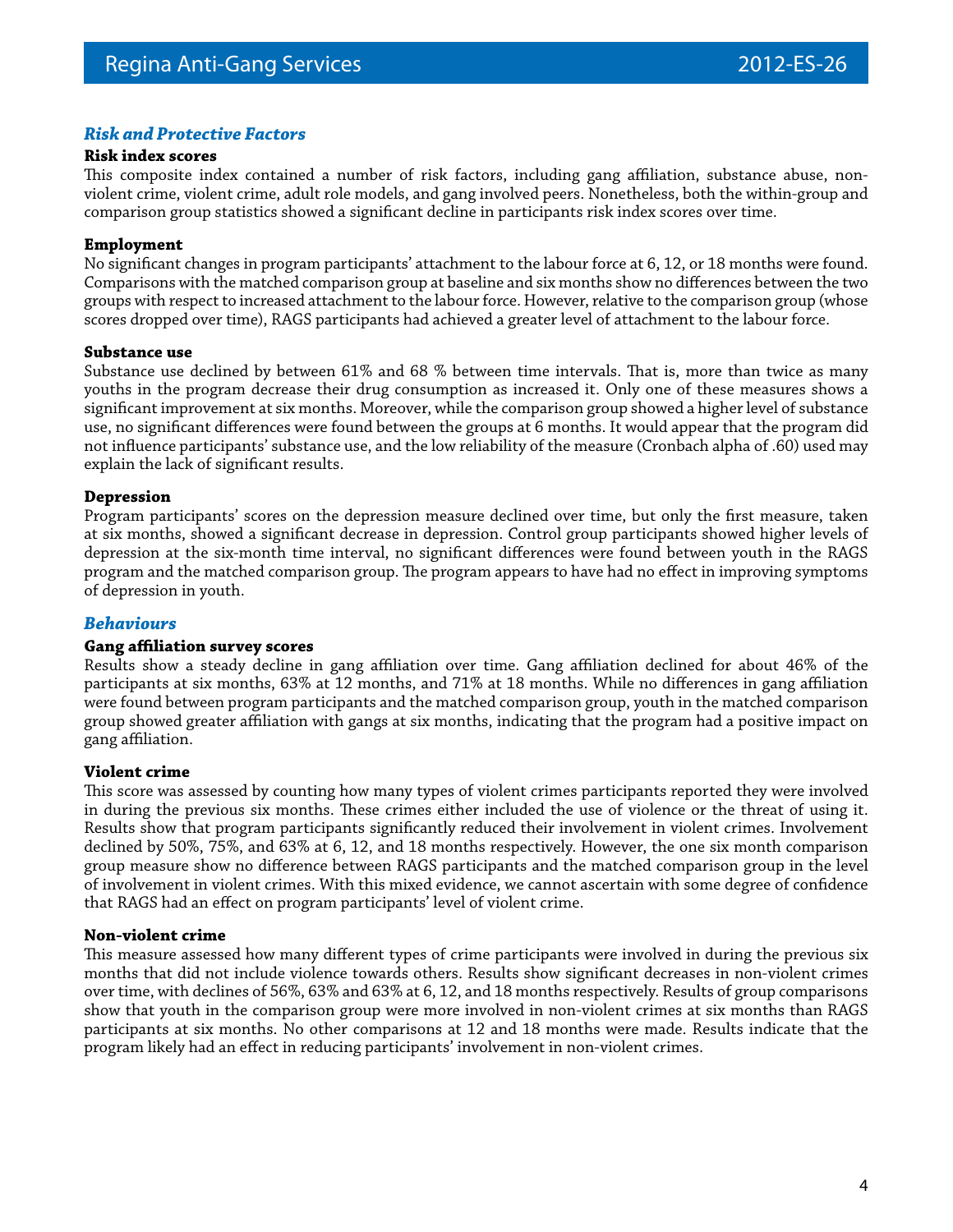| Outcome results                |                             |                               |                  |                  |                                |                  |                  |                                |                  |                  |
|--------------------------------|-----------------------------|-------------------------------|------------------|------------------|--------------------------------|------------------|------------------|--------------------------------|------------------|------------------|
| <b>Indicator</b>               | <b>Comparison</b>           | <b>T1 to T2</b><br>(6 months) |                  |                  | <b>T1 to T3</b><br>(12 months) |                  |                  | <b>T1 to T4</b><br>(18 months) |                  |                  |
|                                |                             | $\boldsymbol{n}$              | $\boldsymbol{p}$ | $\boldsymbol{d}$ | $\boldsymbol{n}$               | $\boldsymbol{p}$ | $\boldsymbol{d}$ | $\boldsymbol{n}$               | $\boldsymbol{p}$ | $\boldsymbol{d}$ |
| <b>Attitudes</b>               |                             |                               |                  |                  |                                |                  |                  |                                |                  |                  |
| Beliefs about Conflict         | WG t-test                   | 51                            | $-.05$           | 0.41             | 34                             | ns               | 0.030            | 19                             | ns               | 0.230            |
|                                | $BG$ t-test                 | 65                            | ns               | 0.02             |                                |                  |                  |                                |                  |                  |
| General Approval of Aggression | $\mathsf{WG}\xspace$ t-test | 21                            | 5.05             | 1.06             |                                |                  |                  |                                |                  |                  |
| Approval of Retaliation        | $WG$ t-test                 | 21                            | 0.05             | 1.27             |                                |                  |                  |                                |                  |                  |
| Dislike of Guns                | $WG$ t-test                 | 20                            | 5.05             | 1.15             |                                |                  |                  |                                |                  |                  |
| Gender Stereotyping            | $WG$ t-test                 | 21                            | ns               | 0.50             |                                |                  |                  |                                |                  |                  |
| <b>Risk Factors</b>            |                             |                               |                  |                  |                                |                  |                  |                                |                  |                  |
| Risk Index                     | $WG$ t-test                 | 37                            | 0.05             | 1.04             | 25                             | $-.05$           | 0.81             | 12                             | 0.05             | 1.81             |
|                                | $BG$ t-test                 | 57                            | 0.05             | 0.71             |                                |                  |                  |                                |                  |                  |
| Employment                     | $WG$ t-test                 | 50                            | ns               | 0.21             | 38                             | ns               | 0.17             | 18                             | ns               | 0.03             |
|                                | BG t-test                   | 76                            | 5.05             | 0.88             |                                |                  |                  |                                |                  |                  |
| Substance use                  | WG t-test                   | 53                            | ns               | 0.31             | 38                             | 0.05             | 0.57             | 19                             | ns               | 0.49             |
|                                | $BG$ t-test                 | 80                            | ns               | 0.41             | 45                             | ns               | 0.91             |                                |                  |                  |
| Depression                     | WG t-test                   | 52                            | 5.05             | 0.40             | 38                             | ns               | 0.35             | 19                             | ns               | 0.40             |
|                                | $BG$ t-test                 | 78                            | ns               | 0.28             |                                |                  |                  |                                |                  |                  |
| <b>Behaviours</b>              |                             |                               |                  |                  |                                |                  |                  |                                |                  |                  |
| Gang affiliation               | $WG$ t-test                 | 54                            | 0.05             | 0.86             | 40                             | $-.05$           | 1.33             | 21                             | $-.05$           | 2.36             |
|                                | $BG$ t-test                 | 78                            | 0.05             | 0.83             |                                |                  |                  |                                |                  |                  |
| Violent crime scores           | $WG$ t-test                 | 46                            | $-.05$           | 0.51             | 32                             | $-.05$           | 1.08             | 16                             | $-.05$           | 1.36             |
|                                | $BG$ t-test                 | 62                            | ns               | 0.44             |                                |                  |                  |                                |                  |                  |
| Non-violent Crime Scores       | WG t-test                   | 45                            | 0.05             | 0.57             | 35                             | 5.05             | 1.06             | 16                             | 5.05             | 1.21             |
|                                | $BG$ t-test                 | 73                            | 0.05             | 0.57             |                                |                  |                  |                                |                  |                  |

**Outcome Results** 

• This table shows the standardized mean difference (d) effect size, with statistical significance assessed through t-tests.

*• d: effect size, p: significant or non-significant results, WG: Within-group, BG: Between-group.*

### **Cost Analysis Findings**

The total cost of the Project including in-kind contributions was \$2,872,560. The average cost total cost per participant (n = 99) was \$8,290.20 per year, or \$690.85 per month.

### **Evaluation Limitations**

While the selection of a matched comparison group design in the current study would be deemed a sound research method<sup>2</sup>, it is limited in its ability to attribute outcomes to program activities. The following threats to validity should be considered when interpreting the results.

### **Limitations of the statistical tests used**

The outcomes were measured multiple times, between groups, over a number of timeframes and assessed through two separate statistical methods; the Matched pair *t*-tests and the Independent Samples *t*-tests. While these methods are appropriate for measuring change between two groups or between two time periods, they are less appropriate for measuring change over multiple times and between groups. The repeated measurement between times, and then separately between groups, could result in showing a positive change when there was none or not showing a positive change when there was one.

<sup>2</sup> National Crime Prevention Centre (2007). Evaluation Standards. Ottawa, Ontario.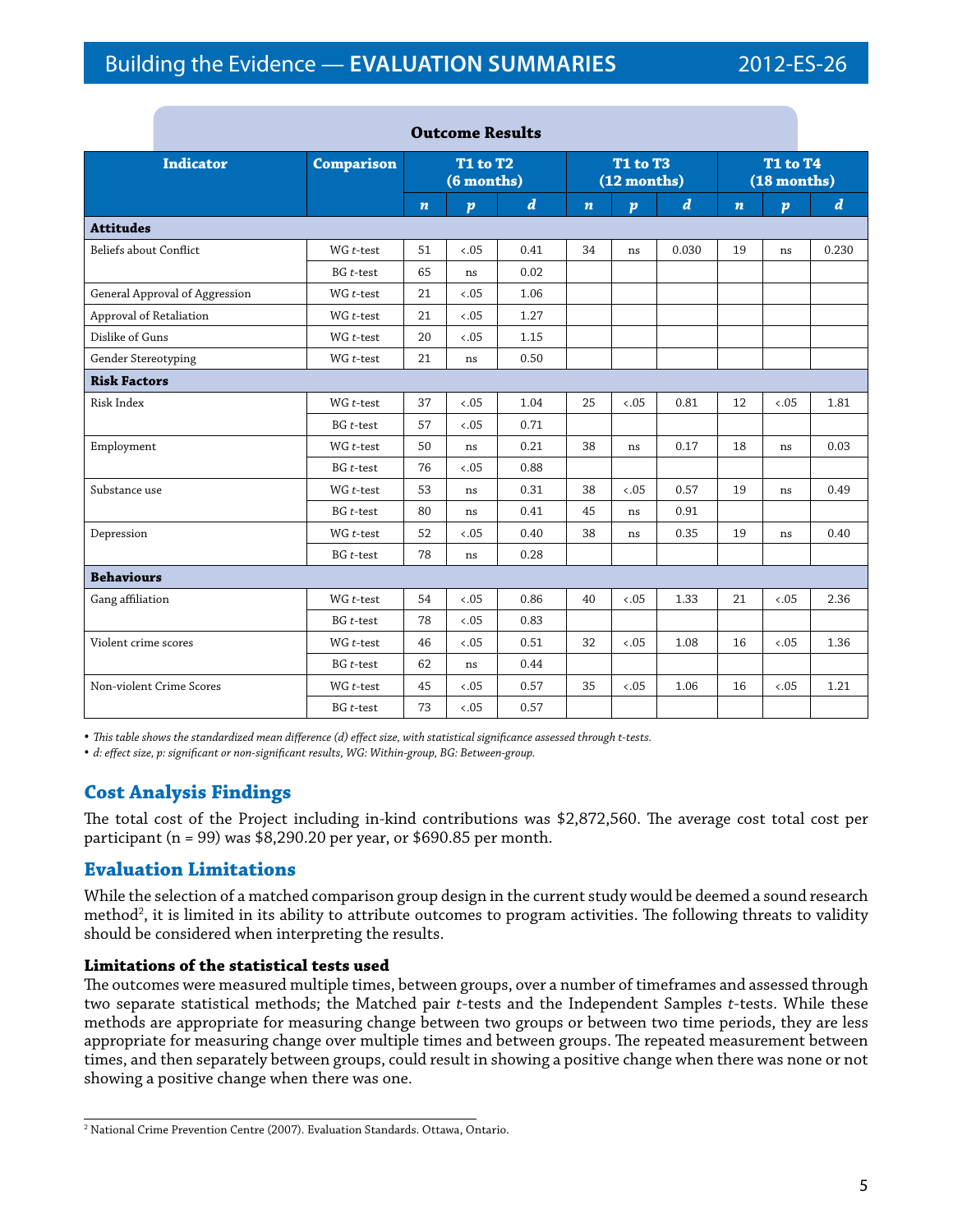### **Low sample size**

The participation rate between-time periods and between-group comparisons was quite low. For between-time comparisons, participation dropped from 54 to 21 cases in some instances and to 18 in others at the 18-month follow-up. The participation rate in between group comparisons was even more severe. No results were reported to show differences between program participants, and the matched comparison group for the time periods beyond 12 months, and the sample size at 12 months is very small, averaging 10 to 12 cases.

### **Instrumentation**

RAGS staff administered the questionnaires with young people because many of the participants had low levels of literacy. This may have introduced bias into the surveys such that the participants may have attempted to show themselves in the best possible light. There could also be inconsistencies in the way the instruments were administered and interpreted over time.

### **Construct validity**

The survey instruments employed were largely from the list of acceptable tools proposed by the NCPC, drawing on standardized instruments. However, when a number of outcome indexes were composed from these instruments, a statistical test (Cronbach's alpha) showed that some of them were measuring similar constructs while others were possibly measuring multiple constructs.

Nonetheless, while reliability was slightly below the .70 threshold for conflict resolution, substance abuse, gender stereotyping, and discomfort with guns, results indicate that most measures were reliable. Cultural identity and total risks were found to be unreliable measures of these constructs.

In spite of these numerous limitations, the evaluation has enough strength to attribute some outcomes to program activities, specifically outcomes related to youth leaving their gangs. The critical outcome measures, gang affiliation and total risk scores, showed a positive outcome for both the within- and between-group measures.

### *5. Lessons Learned and Recommendations*

### **Program Delivery**

### **Supplemental external services**

RAGS participants required addictions counseling and employment programming. To ensure the program could meet participants' complex needs, it was necessary to develop partnerships with other service providers who could provide a broader spectrum of support. Also case management was a key part of the program. This broader continuum of services should focus on the individual, their health, family, school, workforce, and community. This should be planned at the outset.

### **Program intensity**

There were key times when the evaluation showed that the program had made its largest impact. Primarily, this occurred within the first six months. To maximize the program's impact, RAGS should deliver a higher intensity of programming during these key times.

### **Engaging family**

Some participants were tied to gangs through their families. This placed them in a difficult position where they would have to cut family ties in order to cut their gang ties. To address potential obstacles and opportunities arising from participants' families, a family and parent component should be added to the RAGS program, and services delivered to them.

### **Traditional Aboriginal teachings**

Cultural programming is important to gang-involved Aboriginal youth. Nonetheless, there may be a sizable portion of participants who reject cultural activities such as communicating with community leaders. To increase the odds that youth build attachments to their culture rather than their gangs, all aspects of programming should be permeated with traditional teachings and practices.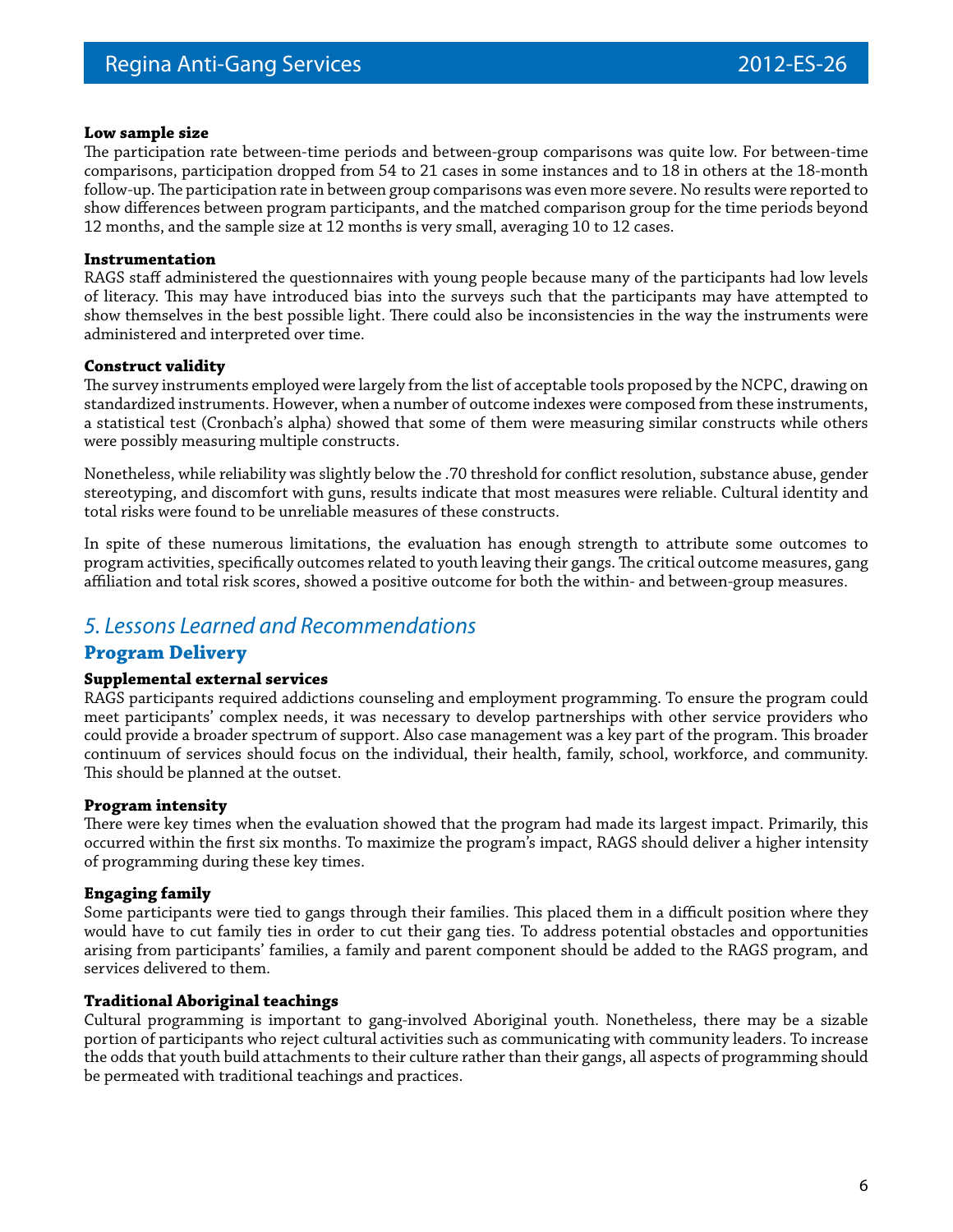### **Building relationships through activities**

Fostering partnerships with police and corrections was critical to the program's success. Successful relationship building can lead to the participants viewing police as mentors and counselors, and typically, this can come about when officers volunteer their free time to engage the youth in recreational, artistic or employment-related activities. Staff also benefited by engaging participants in recreational and artistic activities. These shared activities offered many benefits, including facilitating open dialogue between staff and participants, and it helped participants better relate, even those who may have been enemies on the streets.

### **Gender-responsive programs for women**

Female clients do not feel comfortable mixing with male participants in the same program space. In the eyes of traumatized young women, any male can potentially be an abuser. It is critical that programming address the physical and sexual violence that these women experience at the hands of male partners. There is a need to develop gender-responsive programs for young women that address their unique risks and protective factors. Such programs should be separate and distinct from those programs for young men, implemented in a separate and secure location, and delivered by women.

### **Staffing considerations**

Staffing RAGS was difficult. The program required staff to be on call at difficult times, resulting in high turnover. Although staff with prior gang experience had greater clout among participants, this benefit also brought some conflicts of interest. To reduce a variety of risks, staff should be trained in maintaining appropriate boundaries with young people. This is important for staff who have past experience with gangs and who may also share the same social circles as the participants.

### **Managing the risk of violence**

Gang exit projects are risky to operate. Gang leaders do not want their members to leave the gang, and may resort to threats and violence against staff and participants. In the case of RAGS, participants feared that gang members were trying to infiltrate the program to spy on participants. These risks should be mitigated by ensuring there is secure office space, conducting intake assessments off-site, assessing participants' level of motivation, conducting regular safety audits and consultations, and reviewing all "near misses" where acts of violence were narrowly avoided.

### **Evaluation**

### **Create an evaluation culture**

It is not uncommon for the staff from youth service agencies to have little exposure to outcome evaluations. This can create many evaluation challenges. To overcome these challenges, the evaluation team should spend considerable time with agency staff to demystify the concept of evaluation and address their concerns. Moreover, there is a need to create an evaluation culture that engages and collaborates with agency staff from the start of the project.

### **Engage participants**

From the start of the evaluation, young people were engaged through four main methods. These included piloting tools, consulting with the evaluators, participating in focus groups, and providing feedback on the results of each annual report. When youth were meaningfully engaged in the evaluation, they developed a sense of ownership over the tools and methodology. Young people need to know that their voices are important and that their ideas and concerns will be recorded and addressed.

### **Cultural sensitivity**

The evaluation methodology and tools should reflect First Nations and Métis cultures, including language and cultural traditions. To achieve this, evaluators should consult with Aboriginal staff and young people. To demonstrate the evaluation team's commitment to cultural sensitivity, the evaluation team should participate in cultural activities with youth, including feasts, ceremonies, sweats and circles.